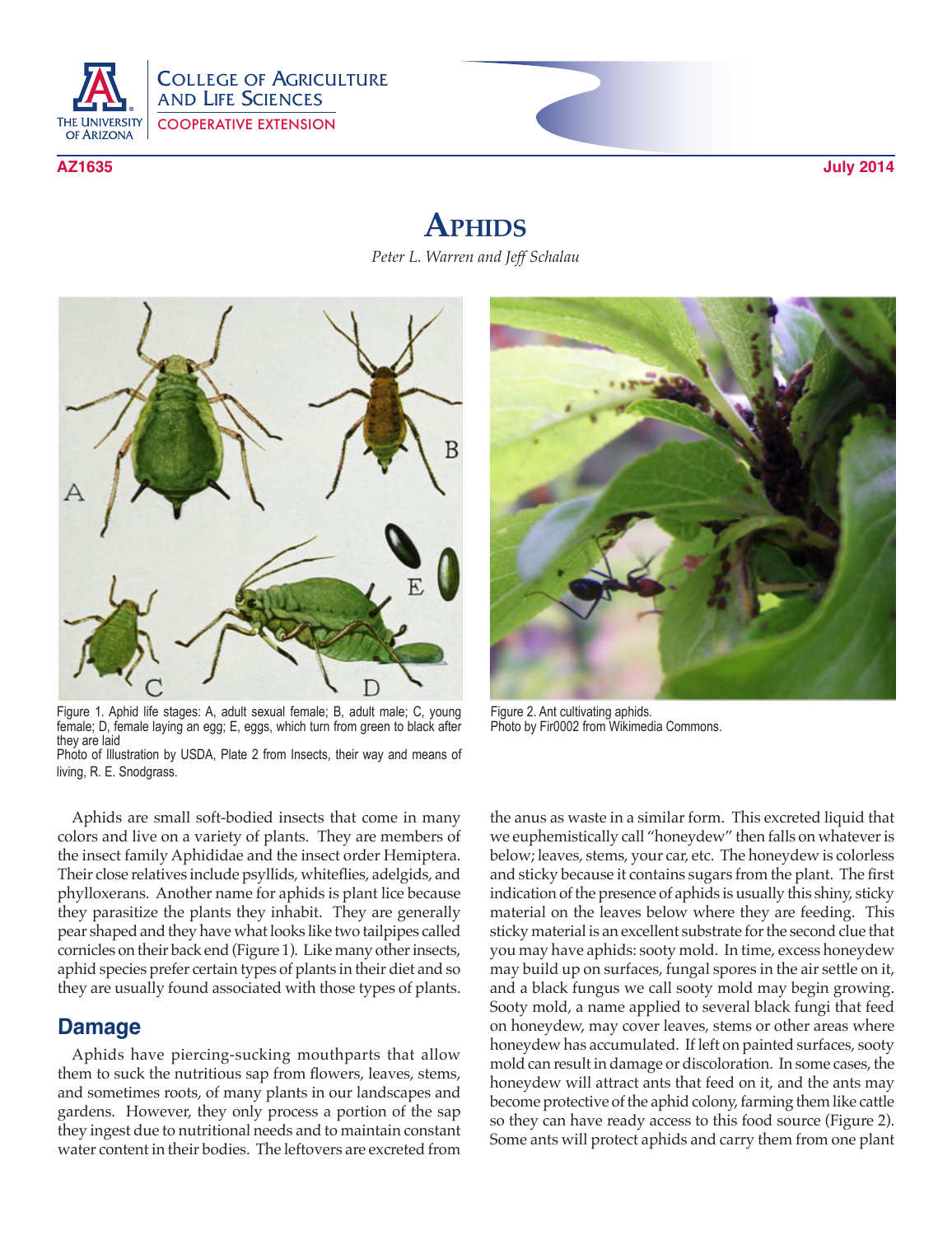

Figure 3. Green lacewing larva. Photo by USDA from Wikimedia Commons.



Figure 4. Syrphid fly (flower fly) on yucca with aphids. Photo by Stan Shebs from Wikimedia Commons.



Figure 5. Aphid mummies (large and lighter in color) with healthy aphids. Photo by Alton N. Sparks, Jr., University of Georgia, Bugwood.org

to another. In this way they cultivate honeydew. Sometimes, ants will carry aphid eggs to their nest for the winter and transport them to a food plant the following spring. Another sign of aphid presence and feeding is curled, stunted leaves on new growth in the spring and shorter spaces between stem nodes. Close inspection will usually reveal the insect itself, but don't be in a hurry to use pesticides. Aphids and the damage they cause may appear unsightly; however, this damage is usually not serious and causes little long-term harm to the plants they colonize. Exceptions occur when aphids are injecting toxins or transmitting diseases through their saliva. In these cases, many of which are well documented, additional symptoms such as yellowing at the feeding site may be seen. In the case of virus transmission, there may be symptoms associated with that particular virus, such as stunted plants. Quick diagnosis and treatment may be critical to preventing economic damage where there is virus transmission.

# **Lifecycle**

Aphids can reproduce rapidly by using a unique and complex strategy. Aphids typically overwinter as eggs that hatch in the spring, producing only females. These females then reproduce asexually by parthenogenesis (egg development without fertilization), essentially cloning themselves without mating. Another feature of aphids is that they have "telescoping generations", meaning that young nymphs inside the female body already bear eggs of the next generation. These characteristics allow aphids to multiply rapidly during the growing season. This can go on for several generations before they produce males again. Once the males are mature they will mate with females that then lay the eggs that will overwinter until the next year.

## **Management**

Gardeners may not appreciate the value of aphids as ants do. Even so, we should not be in a great hurry to control them with pesticides. While many synthetic pesticides will effectively kill aphids, these insecticides will also kill beneficial predators that provide natural aphid control. Most gardeners are aware that lady beetles, ant lions, and lacewing larvae (Figure 3) are effective predators of aphids, but there are many others. Earwigs, assassin bugs, minute pirate bugs, some stinkbugs, soldier beetles, syrphid flies (Figure 4), aphid flies, and parasitic wasps are natural enemies of aphids.

Keep an eye out for "aphid mummies" (Figure 5), tan colored, dead, swollen aphids. These are slightly larger than live, healthy aphids and sometimes have an obvious hole in the abdomen where parasitic wasps have exited. These mummies are evidence that there are tiny parasitic wasps at work in the area, even though they are seldom seen. With this assortment of "good guys," chemical control methods should only be used as a last resort to control aphids.

The simplest management tool for aphids is a good blast of water from a high-pressure hose nozzle. This knocks most of them off the plant while not creating a toxic residue that could harm natural enemies. Insecticidal soap and oil sprays